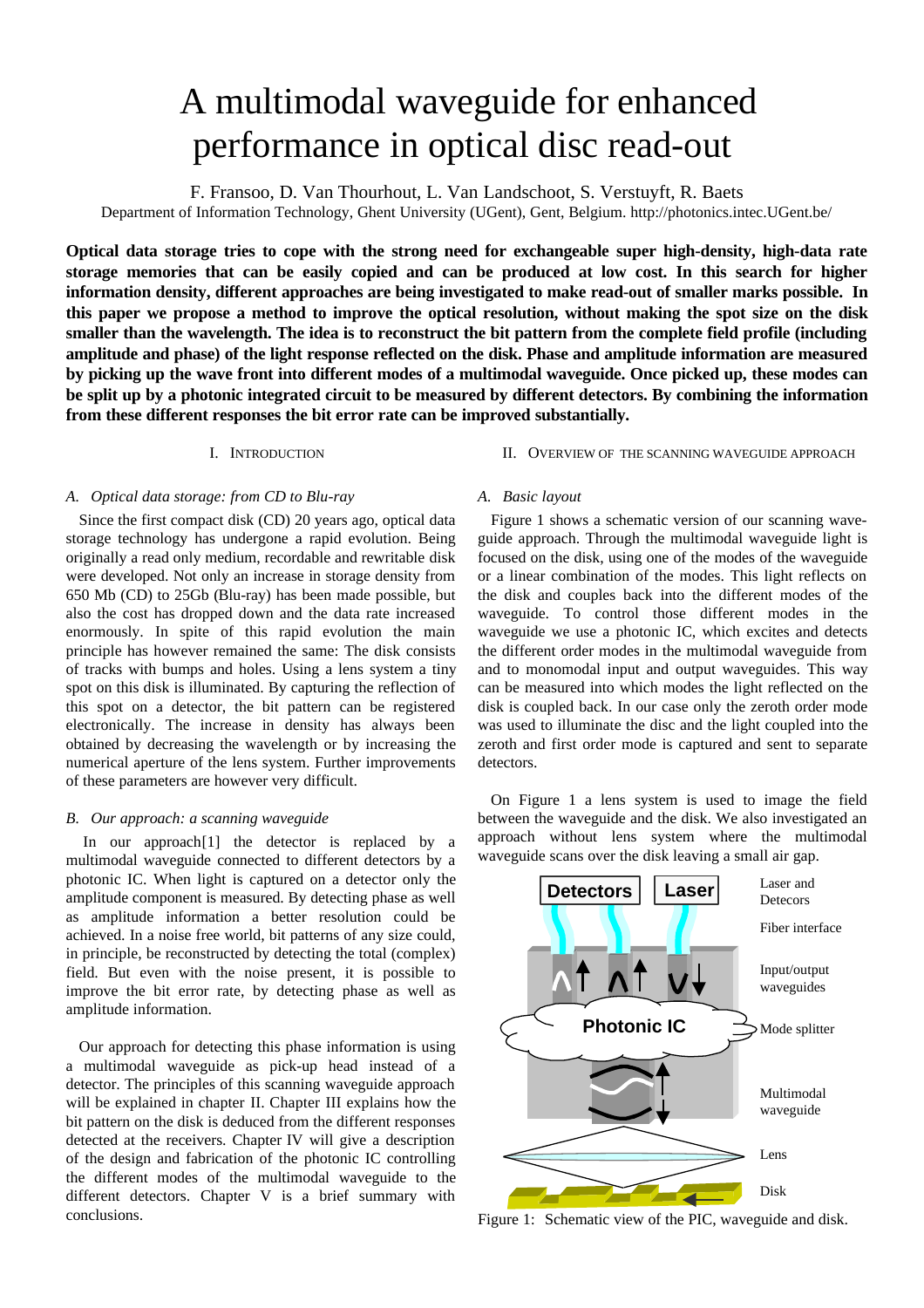The scanning waveguide approach is very similar to a confocal microscope. In both cases a tiny aperture is placed at the input of the light to the sample and at the output of the reflection from the sample to the detector. In a confocal microscope a pinhole is used, while in our approach the mode of the waveguide functions as aperture. The big difference is that with our approach the different modes function as different complex apertures. The light captured with the zeroth order mode gives a response equivalent with that of a confocal microscope. The response of the higher order modes gives additional information of the light reflected from the sample.

In the current design the waveguide is only multimodal in the direction along the tracks on the disc. In the direction perpendicular on the tracks the waveguide is monomodal. In principle our method for improving the resolution could be extended to this second dimension, by using a waveguide multimodal in two directions.

### *B. Modulation transfer function*

A common way of measuring and comparing resolution of different imaging systems is determining the point spread function (PSF) and the modulation transfer function (MTF).

The scanning waveguide approach is a coherent detection system, which means the detected power as a function of the bit pattern along the scanning direction  $x_s$  is:

$$
P(x_s) = \left| \int_z [bitpattern(x_s - z) \cdot psf(z)] \right|^2
$$

The MTF, which is the Fourier transform of the PSF, shows which spatial frequencies in the sample can be resolved at the detector side. Figure 2 shows the MTF of the zeroth and the first order response. The MTF of the zeroth order responses is nearly identical to triangular shaped MTF of a confocal microscope. The MTF of the first order response is relatively bigger at the higher spatial frequencies. Both MTFs become zero at a spatial frequency of 2⋅NA/λ. It is clear that the diffraction limit cannot be passed with this method. The aim is however to find a clever combination of the zeroth and the first order response in order to use the given bandwidth more entirely.



Figure 2: Modulation transfer function for zeroth and first order response.

#### III. FINDING THE CORRECT BIT PATTERN

#### *A. Mapping the responses with calculated values*

As the waveguide scans over the disk, the detectors registers both the signal from the zeroth order mode and from the first order mode. Figure 3 schematically shows the detected responses  $D_0$  and  $D_1$  from a sample bit pattern. Both responses suffer from crosstalk from neighboring tracks, inaccuracies on the disk itself or induced by the tracking servo.



Figure 3: Bit pattern with zeroth and first order response. In dashed line: the original response. In solid line: with added noise.

The underlying bit pattern is sequentially calculated by fitting the measured response onto a series of calculated candidates as shown on Figure 4. Those calculated candidates are the theoretical responses of candidate bit patterns. In general there are  $2^n$  candidates when *n* bits are set as unknowns. The other bits are either filled in by values found from previous measurements or set to a mean value in between a 0 and a 1 bit.



Figure 4: Measured responses and calculated candidates for zeroth and first order mode

The fitting of the measured response from the zeroth order mode with its respectively  $2^n$  candidates gives  $2^n$  overlap values, and so does the fitting of the first order response:

 $(D_{0} - C_{0}^{i})^{2}$ *0 0*  $S_0^i = \int (D_0 - C_0^i)^2$  and  $S_1^i = \int (D_1 - C_1^i)^2$ *1 1*  $S_i^i = \int (D_i - C_i^i)^2 \quad (i = 1..2^n)$ 

One could use either the lowest overlap value from the zeroth order response,  $S^i_{\theta}$ , or from the first order response, *i*  $S_I^i$ . Both should give the correct bit pattern. The best results however, i.e. the lowest bit error rate is obtained by taking the lowest value of a well chosen (linear) combination *i 1 i 0 i*  $S_T^i = a \cdot S_0^i + b \cdot S_T^i$ . This way it is possible to reduce the bit error rate below what would be possible with the zeroth order or first order response alone as can be seen on Figure 5.